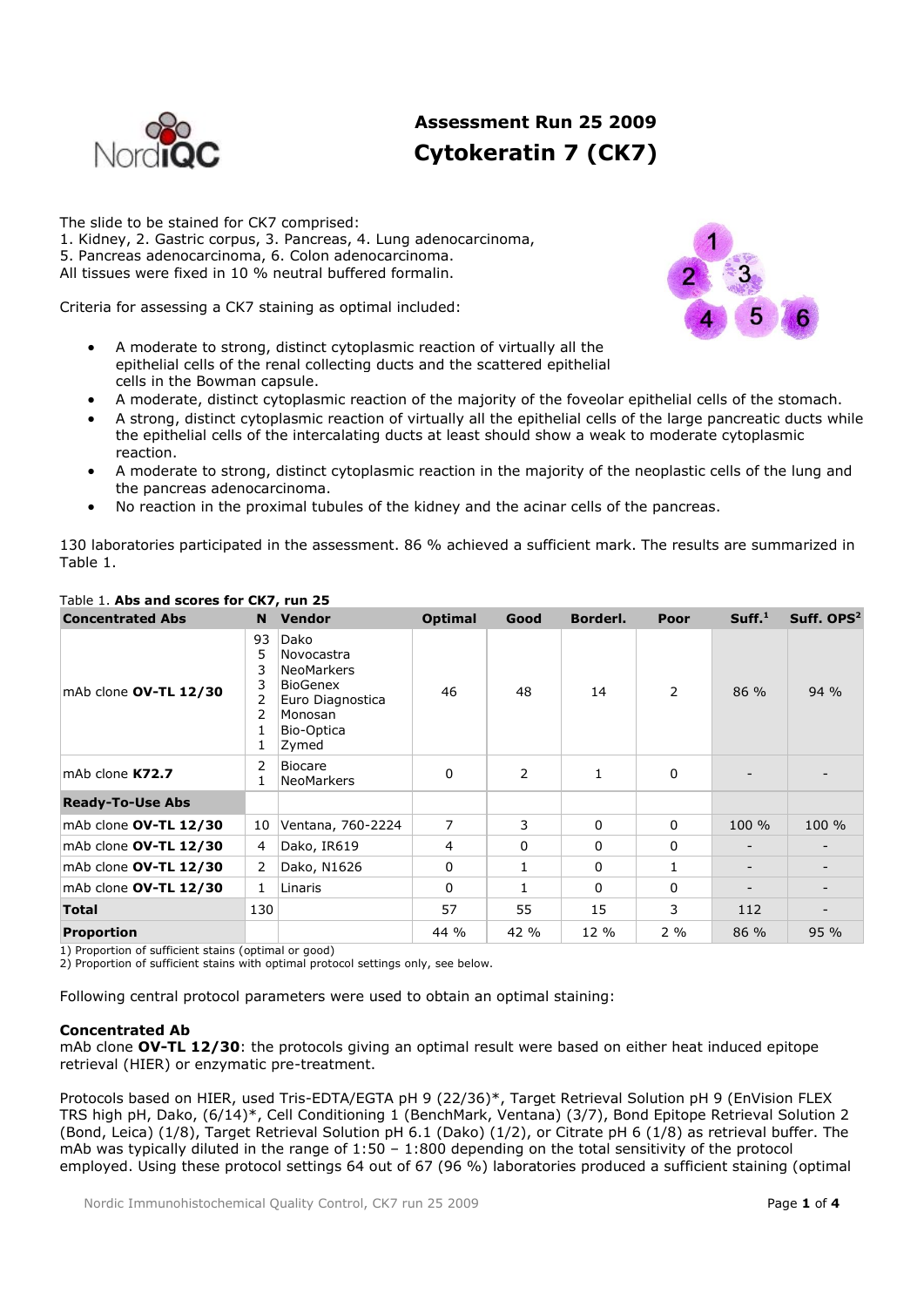or good).

\* (number of optimal results/number of laboratories using this buffer)

Protocols based on enzymatic pre-treatment used the following enzymes: Protease 1 (Benchmark, Ventana) (7/13), Proteinase K (Dako) (2/5), Bond Enzyme 1 (Bond, Leica) (1/2), Protease 3 (Benchmark, Ventana) (1/2), or Protease Type XIV Sigma (1/1). The mAb was typically diluted in the range of 1:50 – 1:1.000 depending on the total sensitivity of the protocol employed. Using these protocol settings 19 out of 21 (90 %) laboratories produced a sufficient staining.

#### **Ready-To-Use Abs**

Using the mAb clone **OV-TL 12/30**, prod. no. 760-2224, Ventana, the protocols giving an optimal result were based either on HIER, enzymatic pre-treatment or combined enzymatic pre-treatment end HIER.

In the protocols using HIER, Cell Conditioning 1, mild, was used as retrieval buffer and the incubation time for the primary Ab was 32 min and UltraView or iView were used as detection system. Using these protocol settings 3 out of 3 (100 %) laboratories produced a sufficient staining.

Using enzyme as pre-treatment, the optimal protocols were based on Protease 1 for 4 or 8 min. The incubation time for the primary Ab was 20 - 32 min and UltraView or iView were used as detection system. Using these protocol settings 3 out of 3 (100 %) laboratories produced a sufficient staining.

One optimal protocol was based on combined enzyme pre-treatment and HIER. Protease 2 was used as enzymatic pre-treatment for 8 min, and Cell Conditioning 1, short as HIER, the incubation time for the primary Ab was 32 min and UltraView was used as the detection system.

Using the mAb clone **OV-TL 12/30**, IR619, Dako, the protocols giving an optimal result were all based on HIER using Target Retrieval Solution pH 9 (EnVision FLEX TRS high pH) or Tris/EDTA pH 9 and an incubation time in 20 min for the primary Ab and EnVision Flex as the detection system. Using these protocol settings 4 out of 4 (100 %) laboratories produced a sufficient staining.

The most frequent cause of insufficient staining were:

- Too low concentration of the primary antibody

In this assessment the prevalent feature of an insufficient staining was either a too weak general staining or a complete false negative reaction of the structures supposed to be demonstrated. Virtually all laboratories were able to demonstrate CK7 in high antigen expressing structures as the large ducts of the pancreas and the neoplastic cells of the pancreas adenocarcinoma, whereas the neoplastic cells of the lung adenocarcinoma, the foveolar epithelial cells of the stomach and the epithelial cells of the intercalating ducts in the pancreas expressed less CK7 and was thus more challenging and required an optimally calibrated protocol. In this run both HIER and enzymatic pre-treatment could be used to obtain an optimal staining, when the mAb clone OV-TL 12/30 was used. However from a general perspective HIER should be preferred to eliminate or reduce the influence of the fixation time in formalin, as enzymatic pre-treatment in generel shall be adjusted to the fixation time in formalin for an optimal result. In the optimal calibrated protocols a CK7 reaction frequently was seen in scattered endothelial cells and stromal cells. In this assessment pancreas was a recommended control for CK7 providing the epithelial cells of the intercalating ducts at least showed a weak to moderate reaction, while the acinar cells were negative.

This was the 2' assessment of CK7 in NordiQC, as CK7 also was assessed in run 8, 2003 and an identical proportion of sufficient results were seen in the two runs as shown in table 2. This shows that the immunohistochemical analysis for CK7 is relatively robust despite the number of participants almost has been doubled and new material has been circulated in this run.

#### Table 2. **Sufficient results with CK7 in two runs**

|                    | Run 8 2003 | Run 25 2009 |
|--------------------|------------|-------------|
| Participants, n=   |            | 130         |
| Sufficient results | 87%        | $86\%$      |

#### **Conclusion**

The mAb clone OV-TL 12/30 is a recommendable and robust marker for CK7.

Both HIER and enzymatic pre-treatment can be used to obtain an optimal staining for CK7. However HIER should be preferred to reduce the influence of the formalin fixation time. Pancreas is recommended as positive control in which the epithelial cells of the intercalating ducts shall show an as strong as possible reaction, while the acinar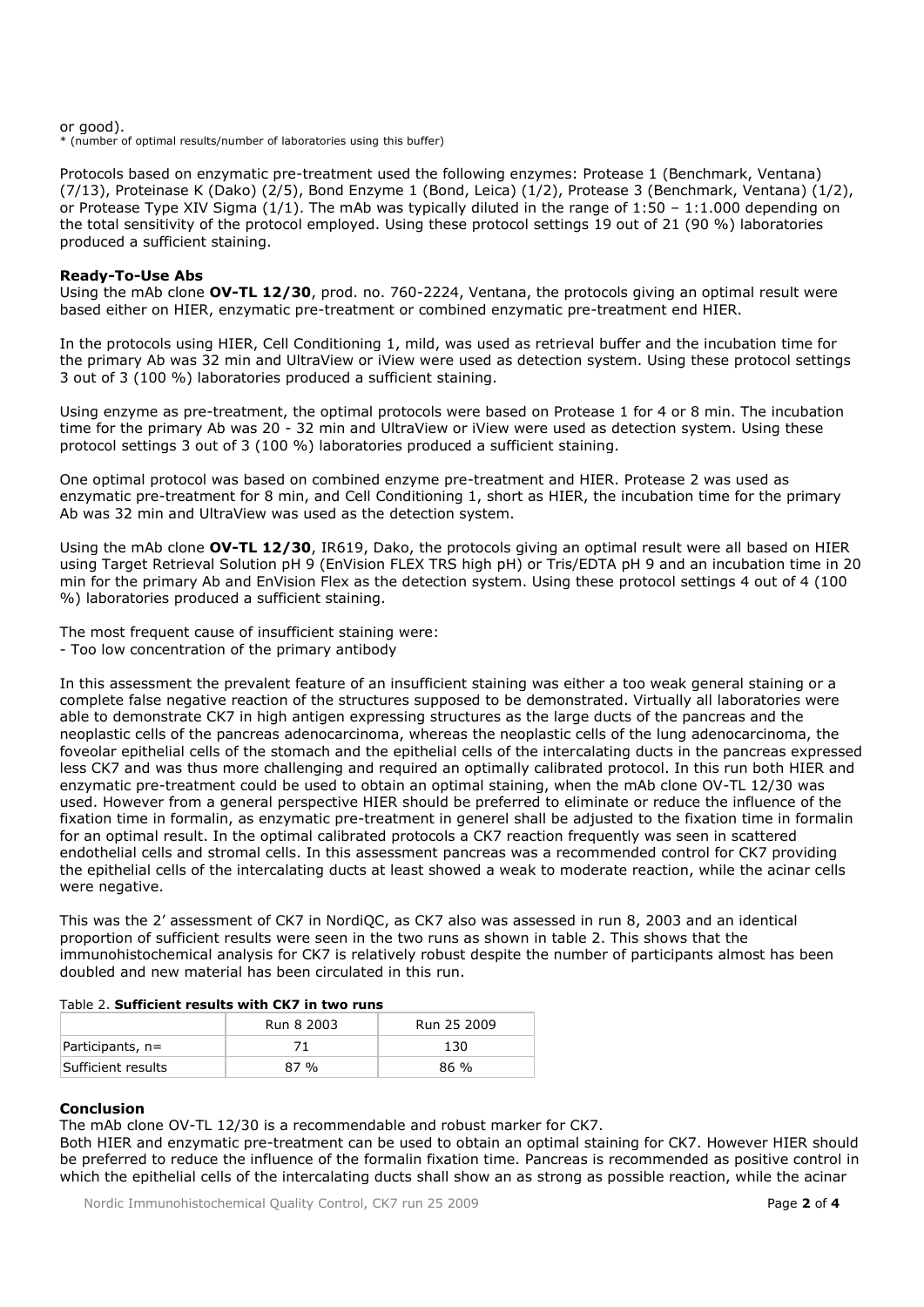cells shall be negative.





Optimal staining for CK7 of the pancreas using the mAb clone OV-TL 12/30, optimally calibrated and with HIER. The epithelial cells of the large interlobular ducts show a strong cytoplasmic reaction, while the epithelial cells of the intercalated ducts a weak to moderate reaction (same protocol used in Figs. 1a – 3a).





Insufficient staining for CK7 of the pancreas (using the mAb clone OV-TL 12/30 with HIER, but too diluted. Only the epithelial cells of the large interlobular ducts show a distinct staining, while the epithelial cells of the intercalated ducts are almost negative and only show a diffuse reaction (same protocol used in Fig. 2b).



#### Fig. 2a

Optimal staining for CK7 of the lung adenocarcinoma. The majority of the neoplastic cells show a weak to moderate reaction, while the remnants of the normal lung epithelial cells show a moderate to strong reaction (same protocol used in Fig. 1a.)



#### Fig. 2b

Insufficient staining for CK7 of the lung adenocarcinoma same field as in Fig. 2a. Only the remnants of the normal lung epithelial cells are demonstrated, while the neoplastic cells are almost negative and only show a diffuse reaction (same protocol used in Fig. 1b).